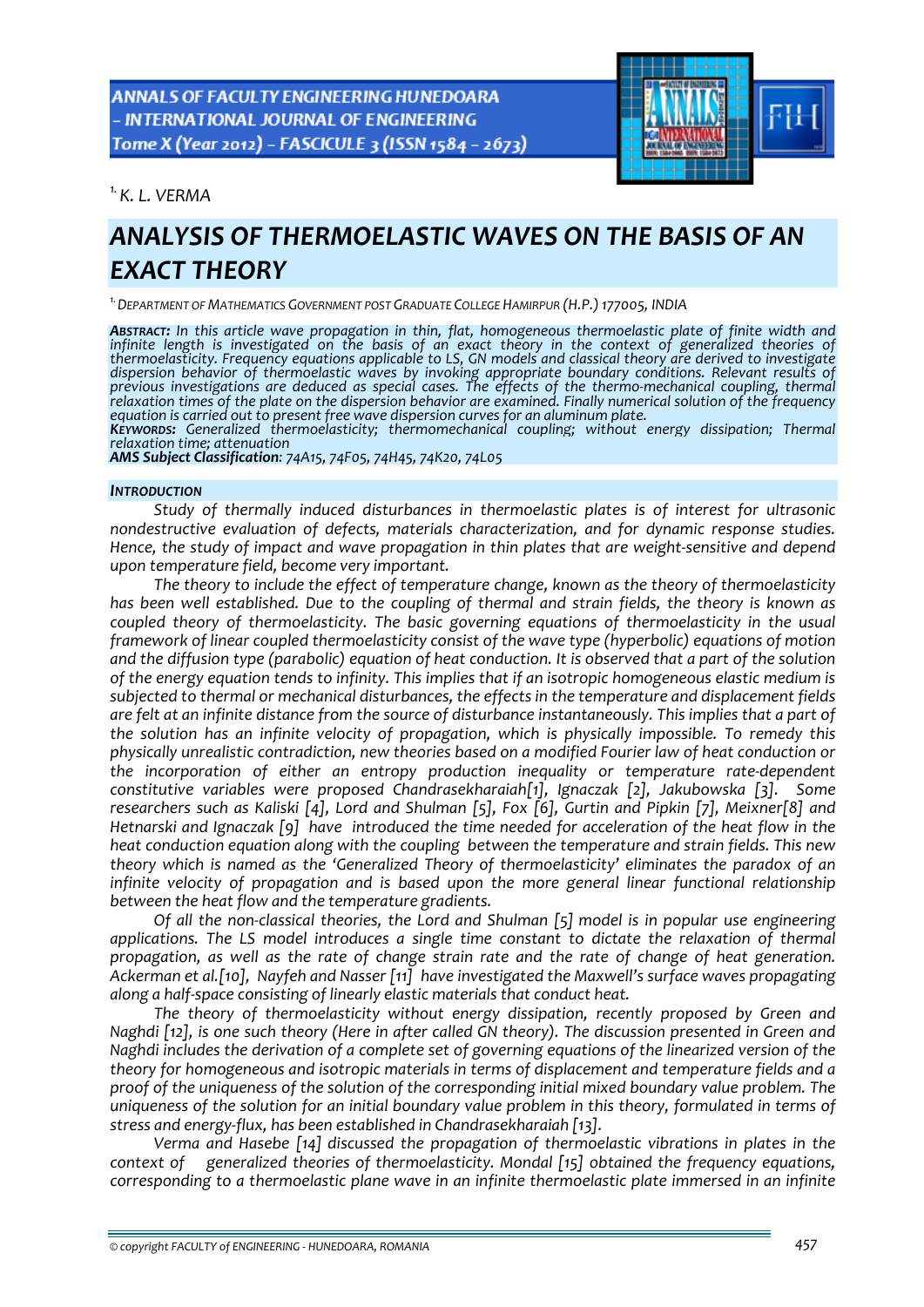*liquid which is kept at uniform temperature, using thermoelastic potential, for symmetric and anti‐ symmetric vibrations about the vertical axis, taking into account the thermal relaxations.*

*In this paper wave propagation in arbitrary thin, flat, homogeneous thermoelastic plate of finite* width and infinite length is investigated on the basis of an exact theory, in the context of generalized *theories [5, 12] of thermoelasticity. Frequency equations applicable to LS, GN models and classical theory are derived to investigate dispersion behavior of thermoelastic waves by invoking appropriate boundary conditions. Relevant results of previous investigations are deduced as special cases. The effects of the thermo‐mechanical coupling, the relaxation times of the plate on the dispersion behavior are examined. Finally numerical solution of the frequency equation is carried out to present free wave dispersion curves for an aluminum plate.*

# *BASIC GOVERNING EQUATIONS AND FORMULATION*

*Consider an infinite thermoelastic thin plate having thickness d, initially at uniform temperature T0 such that its normal is aligned with x3‐axis of a reference Cartesian co‐ordinate* system  $x_i = (x_1, x_2, x_3)$ . The bottom surface of the plate is chosen to coincide with  $x_i - x_j$  plane. The *relations governing the plate are given as follows.*

*(a) The strain‐displacement relations* 

$$
e_{ij} = \frac{1}{2} \left( \frac{\partial u_i}{\partial x_j} + \frac{\partial u_j}{\partial x_i} \right)
$$
 (1a)

*(b) The stress‐strain temperature relations*

$$
\sigma_{ij} = \lambda \delta_{ij} e_{kk} + 2 \mu e_{ij} - \gamma T \delta_{ij}, \qquad (1b)
$$

*where*  $\delta_{ij}$  *is the Kronecker delta.* 

*(c) The governing field equations of motion and heat conduction in the context of generalized theory of thermoelasticity [5] are given by*

$$
\mu \left( \frac{\partial^2 u_1}{\partial x_1^2} + \frac{\partial^2 u_1}{\partial x_3^2} \right) + (\lambda + \mu) \left( \frac{\partial^2 u_1}{\partial x_1^2} + \frac{\partial^2 u_3}{\partial x_1 x_3} \right) = \rho \frac{\partial^2 u_1}{\partial t^2} + \gamma T_{,x_1}
$$
 (2a)

$$
\mu \left( \frac{\partial^2 u_3}{\partial x_1^2} + \frac{\partial^2 u_3}{\partial x_3^2} \right) + (\lambda + \mu) \left( \frac{\partial^2 u_1}{\partial x_1 \partial x_3} + \frac{\partial^2 u_3}{\partial x_3^2} \right) = \rho \frac{\partial^2 u_3}{\partial t^2} + \gamma T_{,x_3}
$$
 (2b)

$$
K\left(\frac{\partial^2 T}{\partial x_1^2} + \frac{\partial^2 T}{\partial x_3^2}\right) - \rho C_e \left(\frac{\partial T}{\partial t} + \tau_0 \frac{\partial^2 T}{\partial t^2}\right)
$$
  
=  $\gamma T_0 \left[\frac{\partial}{\partial x_1} (\frac{\partial u_1}{\partial t}) + \frac{\partial}{\partial x_3} (\frac{\partial u_3}{\partial t}) + \tau_0 \left\{\frac{\partial}{\partial x_1} (\frac{\partial^2 u_1}{\partial t^2}) + \frac{\partial}{\partial x_3} (\frac{\partial^2 u_3}{\partial t^2})\right\}\right]$  (3)

*where*  $\gamma = (3\lambda + 2\mu)\alpha_r$ ,  $\lambda$  and  $\mu$  are the Lame's parameters for isothermal deformations;  $\alpha_r$  is the coefficient of thermal expansion;  $\rho$ , C<sub>e</sub> and  $\tau_0$  are respectively the density, the specific heat at constant *strain and the thermal relaxation time ; K is thermal conductivity of the medium. ANALYSIS*

If we now identify the plane of incidence to be the  $x_1x_3$  plane, we propose a solution to eqs. (2) and (3) for the displacement  $u_i$ ,  $i = 1$ , 3 and temperature T in the absence of body forces in the form

$$
(u_1, u_3, T) = (U_1, U_3, U) e^{i\xi(x_1 + \alpha x_3 - ct)}
$$
\n(4)

where  $\xi$  is the wave number, c is the phase velocity (=  $\omega/\xi$ )  $\omega$  is the circular frequency,  $\alpha$  is the ratio of the  $x_3$  and  $x_1$  wave numbers.  $U_i$  and U (j = 1, 3) are the displacement amplitudes: and  $i = \sqrt{-1}$ . *Substituting eq.* (4) *into eqs.* (2) *and* (3), we obtain *a* characteristic equation relating  $\alpha$  to *c.* 

$$
\alpha^6 + B_1 \alpha^4 + B_2 \alpha^2 + B_3 = 0 \tag{5}
$$

where  
\n
$$
B_1 = 3 - \zeta^2 + \tau (1 + \varepsilon_1) \zeta^2 - \frac{\zeta^2}{c_2}
$$
\n
$$
B_2 = \left\{ \left( 3 - 2\zeta^2 \right) + 2\tau \left( 1 + \varepsilon_1 \right) \zeta^2 - \tau \zeta^4 \right\} - \zeta^2 \left\{ \left( \tau - \zeta^2 \right) + \left( 1 + \varepsilon_1 \right) \tau \zeta^2 \right\} \frac{1}{c_2}
$$
\n
$$
B_3 = \left\{ \left( 1 - \zeta^2 \right) + \tau \left( 1 + \varepsilon_1 \right) \zeta^2 - \tau \zeta^4 \right\} \left\{ 1 - \frac{\zeta^2}{c_2} \right\}
$$
\n(6)

 $\gamma_1 = \frac{\gamma^2 T_0}{\rho C_e (\lambda + 2 \mu)}$ *T C*  $\epsilon$ ,  $\vert$  =  $\frac{\gamma}{\sqrt{2\pi}}$  $\left( = \frac{\gamma^2 T_0}{\rho C_e (\lambda + 2 \mu)} \right)$  *is a thermoelastic coupling constant; and* 

$$
\tau = \tau_0 + \frac{i}{\omega} \; , \; \zeta^2 = \frac{\rho c^2}{(\lambda + 2\mu)} \; , \; c_2 = \frac{\mu}{(\lambda + 2\mu)} \; . \tag{7}
$$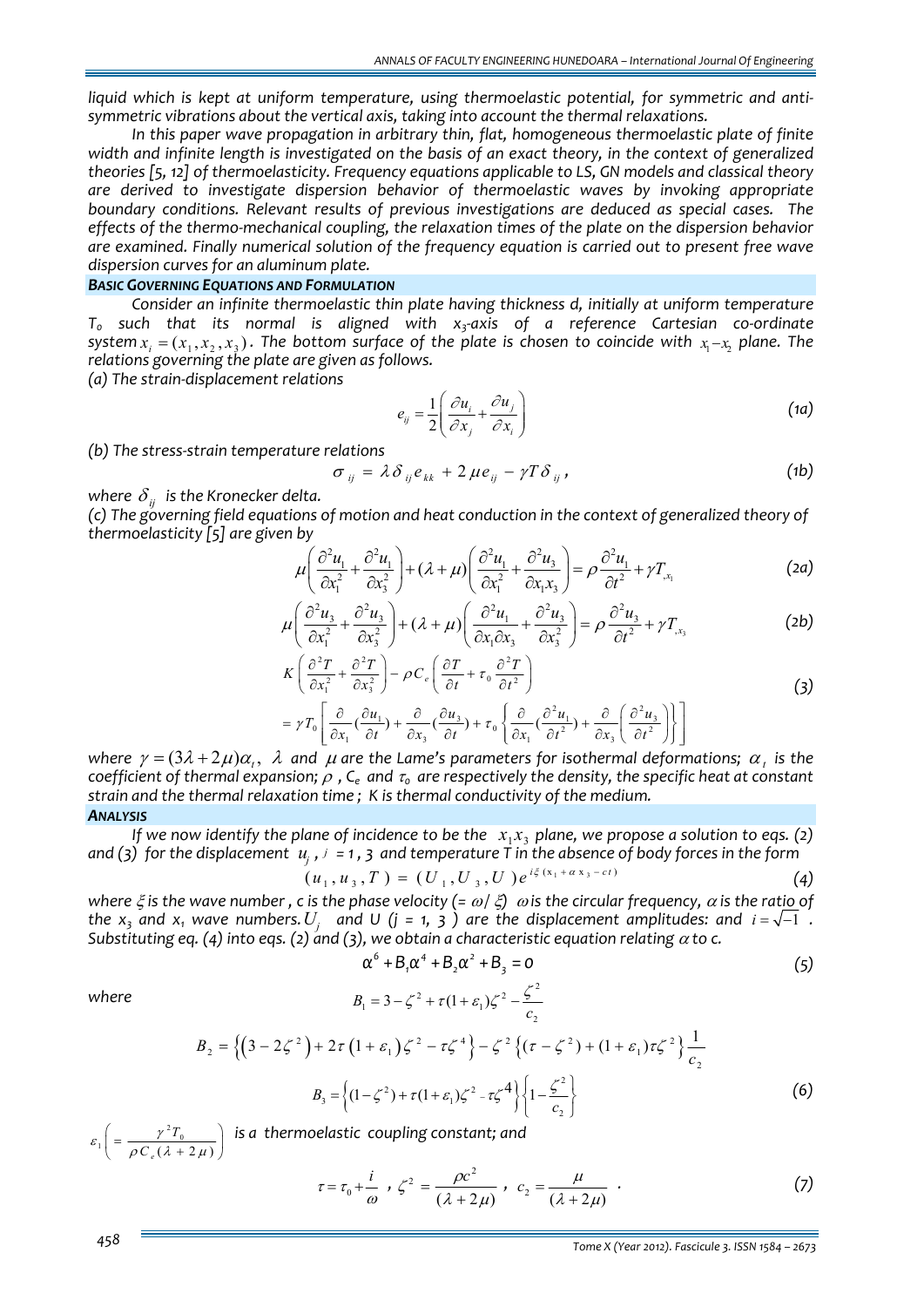*This* equation admits six solutions for  $\alpha$  (having the properties  $\alpha_2 = -\alpha_1$  ,  $\alpha_4 = -\alpha_3$  ,  $\alpha_6 = -\alpha_5$ ) *and by using superposition results, the displacements and temperature are as follows:*

$$
u_{j} = \sum_{\ell=1}^{6} q_{j(\ell)} e^{i\xi \alpha_{\ell} x_{3}} e^{i\xi (x_{1} - ct)} A_{\ell}
$$
 (8)

$$
T = \sum_{\ell=1}^{6} \Theta_{\ell} e^{i \xi \alpha_{\ell} x_3} e^{i \xi (x_1 - ct)} A_{\ell} \quad j = 1,3
$$
 (9)

where 
$$
q_{1(\ell)} = 1
$$
,  $\ell = 1, 2...6$  (10)

$$
q_{3(\ell)} = \alpha_{\ell}, q_{3(3)} = -\frac{1}{\alpha_{3}} \ell = 1,5
$$
  
\n
$$
q_{3(m+1)} = -q_{3(m)}, m = 1,3,5
$$
\n(11)

$$
\Theta_{\ell} = \frac{\varepsilon_1 \omega_1 \tau \zeta^2}{\left(1 + \alpha_{\ell}^2 - \tau \omega_1 \zeta^2\right)} \left(1 + \alpha_{\ell} q_{3(\ell)}\right), \quad \omega_1 = \frac{C_{\varepsilon} (\lambda + 2\mu)}{K}, \quad \Theta_3 = 0, \quad \ell = 1, 5
$$
\n
$$
\Theta_{m+1} = \Theta_m \tag{12}
$$

*The stresses and temperature gradient are*

$$
\sigma_{j3} = \sum_{\ell=1}^{6} r_{j(\ell)} e^{i\xi \alpha_{\ell} x_3} e^{i\xi (x_1 - ct)} A_{\ell}
$$
\n(13)

$$
\frac{\partial T}{\partial x_3} = \sum_{\ell=1}^6 \Omega_\ell e^{i\xi \alpha_\ell x_3} e^{i\xi (x_1 - ct)} A_\ell \tag{14}
$$

where 
$$
r_{1(\ell)} = 2\mu\alpha_{\ell}, \quad r_{1(3)} = \frac{\mu(\alpha_3^2 - 1)}{\alpha_3} \quad \ell = 1, 5
$$

$$
r_{1(m+1)} = -r_{1(m)}, \quad m = 1, 3, 5
$$
\n
$$
r_{3(1)} = [\mu \{\zeta^2 / c_2 - 2\}]
$$
\n(15)

$$
r_{3(3)} = 2\mu, \quad r_{3(1)} = r_{3(5)}, \quad r_{3(m+1)} = r_{3(m)}, \quad m = 1, 3, 5 \; .
$$
\n
$$
\Omega_{\ell} = \iota \xi \alpha_{\ell} \quad \ell = 1, 5, \quad \Omega_{3} = 0 \tag{16}
$$

$$
\Omega_{m+1} = \Omega_m \qquad m = 1, 3, 5 \tag{17}
$$

*With eqs. (8) and (9), we have* 

$$
u_{j} = \overline{u}_{j(\ell)} e^{i\xi(x_{1}-ct)}, \qquad (18)
$$

$$
T = \overline{T}e^{i\xi(x_1 - ct)}.
$$
 (19)

*With eqs. (13) and (14) , we have*

$$
\sigma_{j3} = \overline{\sigma}_{j3} e^{i\xi(x_1 - ct)}, \quad j = 1,3
$$
 (20)

$$
\frac{\partial T}{\partial x_3} = \frac{\partial \overline{T}}{\partial x_3} e^{i\xi [x_1 - ct]}
$$
 (21)

where  $\overline{u}$ 

$$
\overline{u}_{j(\ell)} = \sum_{\ell=1}^{6} q_{j(\ell)} e^{i \xi \alpha_{\ell} x_3} A_{\ell} \tag{22}
$$

$$
\overline{T} = \sum_{\ell=1}^{6} \Theta_{\ell} e^{i \xi \alpha_{\ell} x_3} A_{\ell} \tag{23}
$$

$$
\overline{\sigma}_{j3} = \sum_{\ell=1}^{6} r_{j(\ell)} e^{i \xi \alpha_{\ell} x_3} A_{\ell} , \qquad (24)
$$

$$
\frac{\partial \overline{T}}{\partial x_3} = \sum_{\ell=1}^6 \Omega_\ell e^{i\xi \alpha_\ell x_3} A_\ell . \tag{25}
$$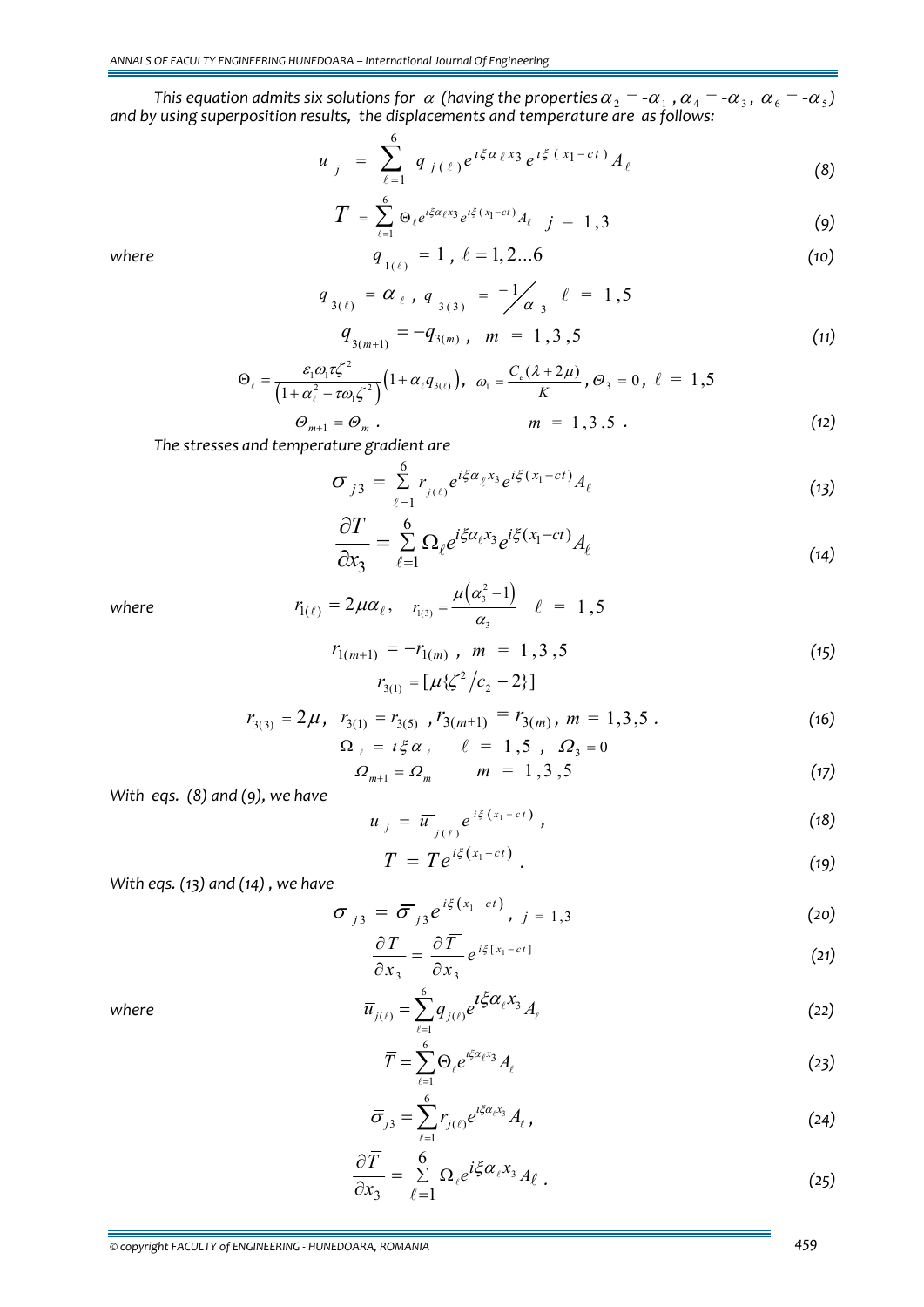*Eqs. (22)‐(25) can be expressed by the following matrix form*

$$
\begin{pmatrix} S \\ D \end{pmatrix} = \begin{pmatrix} F_1 & F_2 \\ F_3 & F_4 \end{pmatrix} \begin{pmatrix} A_1 \\ A_2 \end{pmatrix}
$$
 (26)

where 
$$
\mathbf{S}(x_3) = \left\{ \overline{\sigma}_{13}, \overline{\sigma}_{33}, \frac{\partial \overline{T}}{\partial x_3} \right\},
$$
 (27)

$$
\mathbf{D}(x_3) = {\overline{u}_3, \overline{u}_3, \overline{T}}, \qquad (28)
$$

$$
\mathbf{A}_1 = \{A_1, A_2, A_3\},\tag{29}
$$

$$
\mathbf{A}_2 = \{A_4, A_5, A_6\},\tag{30}
$$

*and*  $\bf{F}$ *, are*  $3 \times 3$  *matrices*  $j = 1, 2, 3, 4$ .

*On the upper and the bottom surfaces of the plate, eq. (26) can be expressed as follows:*

| - On the lower surface: | $\left( \begin{array}{cc} P_1 & P_3 \end{array} \right) \left( \begin{array}{c} A_1 \end{array} \right)$<br>$=$ $\begin{matrix} 1 & 1 \end{matrix}$<br>$\left( \begin{array}{cc} P_2 & P_4 \end{array} \right)$ $\left( \begin{array}{cc} A_2 \end{array} \right)$<br>$\left(\mathbf{D}\right)_{x_2=0}$ | (31) |
|-------------------------|---------------------------------------------------------------------------------------------------------------------------------------------------------------------------------------------------------------------------------------------------------------------------------------------------------|------|
| - On the upper surface: | $\begin{pmatrix} \mathbf{Q}_\text{l} & \mathbf{Q}_\text{2} \end{pmatrix} \begin{pmatrix} \mathbf{A}_\text{l} \end{pmatrix}$<br>$\bf D$<br>$\mathbf{Q}_3 \quad \mathbf{Q}_4 \mathbf{A}_2$                                                                                                                | (32) |

where  $P_i = F_i$  at  $x_3 = 0$  and  $Q_j = F_j$  at  $x_3 = d$   $j = 1, 2, 3, 4$ . (33)

Eqs. (31) and (32) can now be used to present solutions for a variety of situations. In the first we *consider a free plate in the context of generalized thermoelasticity.*

# *STRESS‐FREE BOUNDARY*

If the boundary conditions are that the stresses on the surfaces of the plate vanish i.e. plate is free *of stress, then from (27) , we have* 

$$
\mathbf{S}(0) = \mathbf{0},\tag{34}
$$

$$
S(d) = 0 \tag{35}
$$

*According to eqs.* (34) *and* (31),  $A_2$  *can be expressed by*  $A_1$ *.* 

$$
\mathbf{A}_2 = -(\mathbf{P}_2)^{-1} \mathbf{P}_1 \mathbf{A}_1. \tag{36}
$$

On substituting eq. (36) into eq. (32),  $S(d)$  and  $D(d)$  can be expressed by  $A_1$ .

$$
S(d) = \Lambda_s A_1,\tag{37}
$$

$$
\mathbf{D}(d) = \Lambda_d \mathbf{A}_1,\tag{38}
$$

where 
$$
\Lambda_s = Q_1 - Q_2 (P_2)^{-1} P_1, \qquad (39)
$$

$$
\Lambda_d = \mathbf{Q}_3 - \mathbf{Q}_4 (\mathbf{P}_2)^{-1} \mathbf{P}_1.
$$
 (40)

*With the boundary condition (35), we have*

$$
\Lambda_{s} A_{1} = 0. \qquad (41)
$$

*For a non-trivial solution, the determinant of*  $Λ$ <sub>*c</sub></sub> <i>must vanish.*</sub>

$$
\det(\Lambda_s) = 0. \tag{42}
$$

*The determinant of*Λ<sup>s</sup> *is a function of phase velocity c and wave number*ξ *. When the wave number is assumed, the phase velocity can be obtained from eq. (42). consequently, the dispersion of phase velocity is given by eq. (42) when the plate is free of stress.*

*For any c and*  $\xi$  *which satisfy eq.* (42), *the vector* **A**<sub>1</sub> *can be determined. Then* **A**<sub>2</sub> *can be obtained by (36), and then the displacement, temperature as well as stress, can be determined easily. Classical case:*

*This case corresponds to the situations when the strain and temperature fields are not coupled* with each other. In this case the thermo-mechanical coupling constant  $\varepsilon_1$  identically zero. Then eq. (42), *after straight forward calculations become product of two period equations for the symmetric and antisymmetric modes, respectively, for a free homogeneous isotropic plate of thickness `d `[16].* 

*Another important situation is that of a constrained boundary of thermoelastic plate in the context of generalized thermoelasticity.*

# *CONSTRAINED BOUNDARY*

| If the boundary is fully constrained, then the boundary conditions are |      |
|------------------------------------------------------------------------|------|
| $D(0)=0$ .                                                             | (43) |

$$
D(d) = 0.
$$
\n<sup>(44)</sup>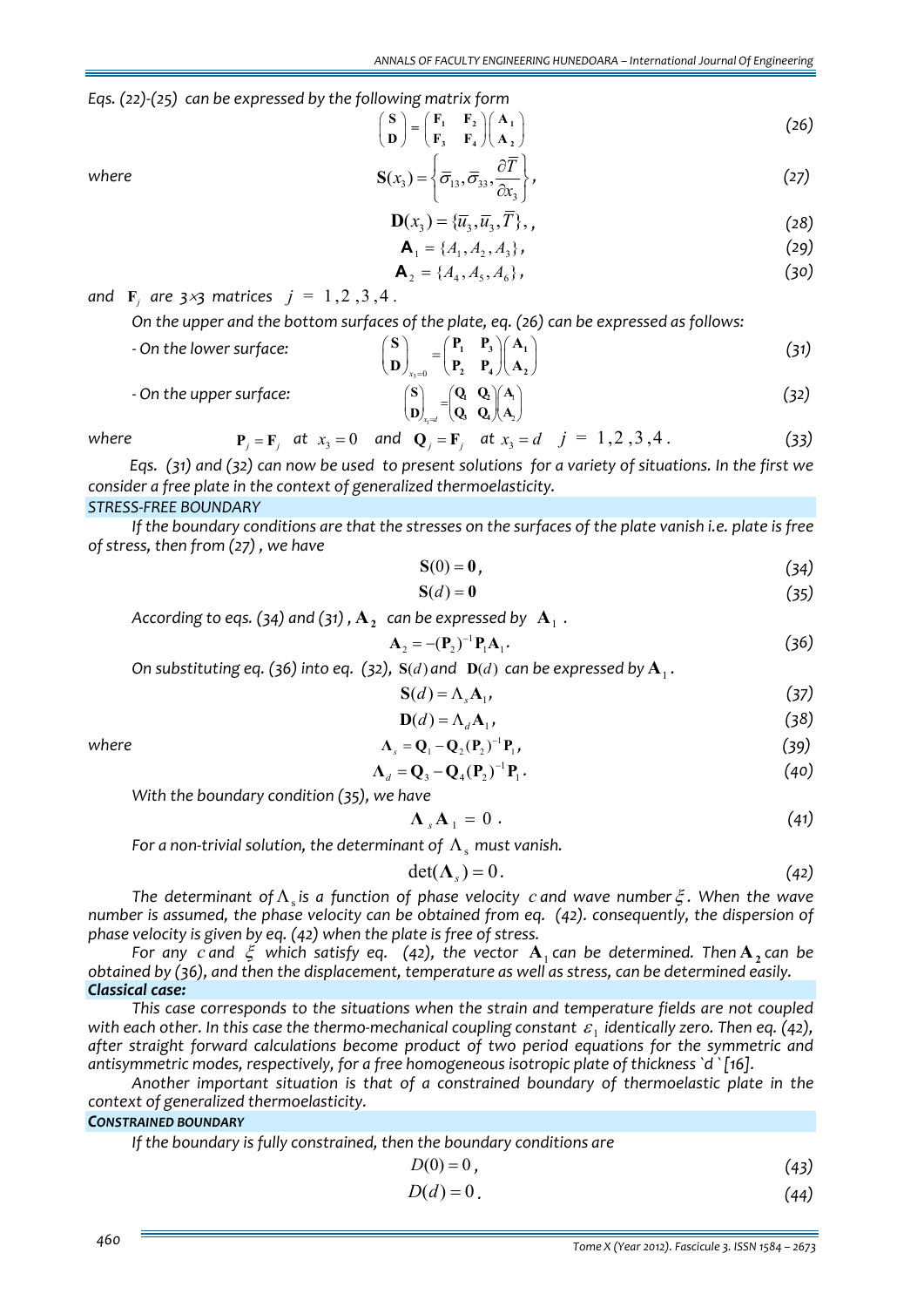*According to eqs.* (43) *and* (31),  $A_2$  *can be expressed by*  $A_1$ *.* 

$$
\mathbf{A}_2 = -(\mathbf{P}_4)^{-1} \mathbf{P}_3 \mathbf{A}_1. \tag{45}
$$

*Substituting eq.* (45) *into eq.* (32), *S*(*d*) *and D*(*d*) *can be expressed by*  $A_1$ *.* 

$$
S(d) = \Delta_s \mathbf{A}_1,\tag{46}
$$

$$
D(d) = \Delta_d \mathbf{A}_1,\tag{47}
$$

where 
$$
\Delta_{s} = \mathbf{Q}_{1} - \mathbf{Q}_{2}(\mathbf{P}_{4})^{-1} \mathbf{P}_{3} , \qquad (48)
$$

$$
\mathbf{\Delta}_d = \mathbf{Q}_3 - \mathbf{Q}_4 (\mathbf{P}_4)^{-1} \mathbf{P}_3 \tag{49}
$$

*With the boundary condition (44), we have*

$$
\Delta_d \mathbf{A}_1 = \mathbf{0} \quad . \tag{50}
$$

*For a non-trivial solution, the determinant of*  $\Delta_d$  *must vanish.* 

$$
\det(\Delta_d) = 0 \tag{51}
$$

*The determinant of***Δ***<sup>d</sup> is a function of phase velocity c and wavenumber* ξ *. When the wavenumber is assumed, the phase velocity can be obtained from eq. (51). Consequently, the dispersion of phase velocity is given by eq. (51).*

*For any c and*  $\xi$  *which satisfy eq.* (51), the vector  $A_1$  can be determined. Then  $A_2$  can be *obtained by (45), and then the displacement, temperature as well as stress, can be determined easily.*

A third important situation is that solutions which are bound near the surfaces in the limit  $d\rightarrow\infty$  in *the context of generalized thermoelasticity.*

## *SURFACE WAVE DETERMINATION*

In order to have a surface wave, roots  $\alpha_j^2$  ( j = 1,2,3 ) of eq. (5) , must be either  $\,$ negative ( so that *square roots are purely imaginary) or complex numbers; this ensures that the superposition of partial* waves has the property of exponential decay. For these cases, as  $d \rightarrow \infty$ , then eq. (42) reduces to

$$
(1 - \alpha_3^2)^2 (\alpha_1^2 + \alpha_5^2 + \alpha_1 \alpha_5 + 1 - \zeta^2) - 4\alpha_1 \alpha_3 \alpha_5 (\alpha_1 + \alpha_5) = 0
$$
 (52)

where  $\alpha_1^2$  ,  $\alpha_3^2$  and  $\alpha_5^2$  are roots of (5). Equation (52) is the same as obtained and discussed by[11].

*When*  $\varepsilon_1$  = 0 *after lengthy and straight forward calculation, we have* 

$$
\left(2 - \frac{\zeta^2}{c_2}\right)^4 = 16\left(1 - \frac{\zeta^2}{c_2}\right)(1 - \zeta^2) .
$$
 (53)

This reveals that the elastic waves will be non-dispersive in character in this case, which is in *agreement with Stonely [17] in the non‐dimensional case.*

*COUPLED THERMOELASTICITY*

*This case corresponds to no thermal relaxation time, i.e.*  $\tau_0 = 0$  *and hence*  $\tau = \frac{l}{\rho}$  *. Proceeding* on the same lines as in the above case, we again arrived at eq. (52). This is in agreement with the corresponding results obtained by, [18, 19, 20]. If we use the condition  $\omega<\lt1$ , then the eq. (52) reduces to

$$
(1+\varepsilon_1)\left(2-\frac{\zeta^2}{c_2^2}\right) = 16\left\{(1+\varepsilon_1) - \zeta^2\right\}\left(1-\frac{\zeta^2}{c_2^2}\right). \tag{54}
$$

when  $\varepsilon_1$ =0, eq. (54) becomes eq. (53) and for  $\varepsilon_1 \neq 0$ , it corresponds to the results obtained by [19, 20]. *THERMOELASTICITY WITHOUT ENERGY DISSIPATION*

*The fundamental equations for such a medium, with heat sources and body forces absent, in the context of generalized thermoelasticity developed by Green and Naghdi [12], are given by*

$$
\mu \nabla^2 \boldsymbol{u} + (\lambda + \mu) \nabla \text{ div} \boldsymbol{u} - \gamma \nabla \theta = \rho \boldsymbol{u}, \qquad (55)
$$

$$
\rho C \ddot{\theta} + \gamma \theta_{0} \text{ div } \dot{\mathbf{u}} = \mathbf{k}^{*} \nabla^{2} \theta.
$$
 (56)

*Here*  $\mathbf{u}(x, z, t) = (u, 0, w)$  *is the displacement vector;*  $\theta$  *is the temperature change above the uniform reference temperature* <sup>θ</sup> *o;* <sup>ρ</sup> *is the mass density; C is the specific heat at constant deformation;*  $\lambda$  *and*  $\mu$  *are the LamÉ's parameters;*  $\gamma = (3\lambda + 2\mu)\,\beta^* \,\beta^*$  *is the coefficient of volume expansion; and k\* is a material constant characteristic of the theory.*

The strain tensor **E** and the stress tensor **T** associated with  $u$  and  $\theta$  are given by the following *geometrical and constitutive relations, respectively, as*

$$
E = \frac{1}{2} \left[ \nabla u + \nabla u^T \right],\tag{57}
$$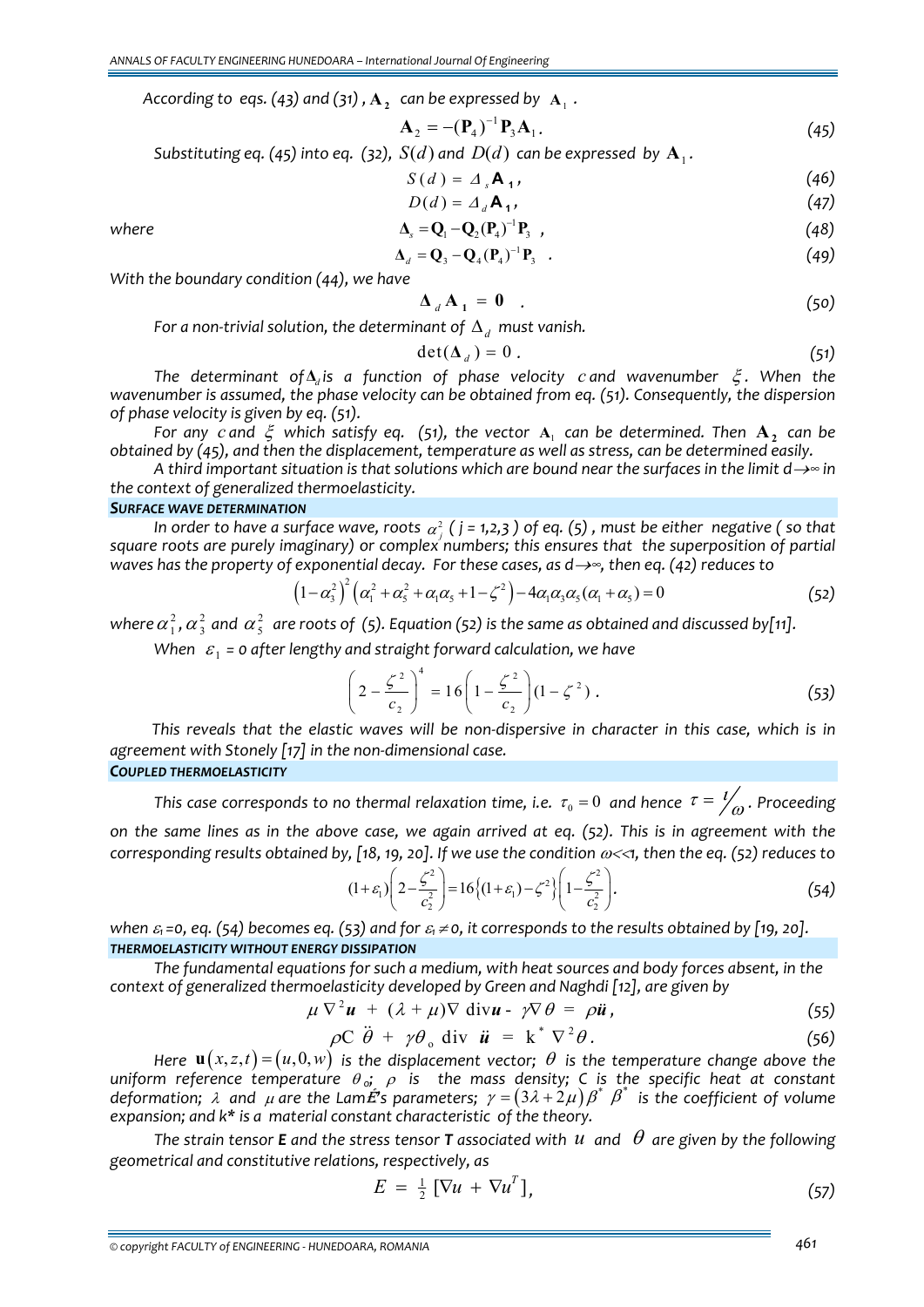$$
\vec{\sigma} = \lambda (div \ u) I + \mu (\nabla u + \nabla u^T) - \gamma \theta I. \qquad (58)
$$

*In all the above equations, the direct vector/ tensor notation [14] is employed; also, an overdot denotes the partial derivative with respect to the time variable t. Some of the symbols and the notations used here are slightly different from those employed in [14]. We suppose that the constants appearing in eqs. (55) and (56) satisfy the inequalities*

$$
\mu > 0, \lambda + 2\mu > 0, \rho > 0, \theta_0 > 0, C > 0, k^* > 0
$$
\n(59)

*Equations (55) and (56) represent a fully hyperbolic system that permits finite speeds for both elastic and thermal disturbances, which are coupled together in general.*

*Define the dimensionless quantities*

$$
x' = \frac{1}{l}x, \ t' = \frac{\nu}{l}t, \ u' = \frac{1}{l} \frac{(\lambda + 2\mu)}{\gamma \theta_0} u,
$$
  

$$
\theta' = \frac{\theta}{\theta_0}, \ E' = \frac{(\lambda + 2\mu)}{\gamma \theta_0} E, \ T' = \frac{1}{\gamma \theta_0} T.
$$
 (60)

*Here l is a standard length and v is the standard speed*

Introducing eq. (60) into eqs. (55) and (56) and suppressing the primes, we obtain the following  
\n
$$
\vec{E} = \frac{1}{2} \left[ \nabla u + \nabla u^T \right]
$$
\n(61)

$$
\vec{\sigma} = \left(1 - 2\frac{c_2^2}{c_1^2}\right) \left(\text{div } \vec{u}\right) \, I + \frac{c_2^2}{c_1^2} \left[\nabla u + \nabla u^T\right] - \theta I \tag{62}
$$

*Here C1*

$$
C_1^2 = \frac{\lambda + 2\mu}{\rho v^2}
$$
  $C_2^2 = \frac{\mu}{\rho v^2}$   $C_3^2 = \frac{K^*}{Cv^2}$   $\varepsilon_1 = \frac{v^2 \theta_0}{C(\lambda + 2u)}$  (63)

$$
C_2^2 \nabla^2 \vec{u} + (C_1^2 - C_2^2) \nabla \vec{u} \vec{u} - C_1^2 \nabla \theta = \ddot{\vec{u}} \tag{64}
$$

$$
C_3^2 \nabla^2 \theta = \ddot{\theta} + \varepsilon_1 \nabla \ddot{\vec{u}} \tag{65}
$$

*The eqs. (64) and (85) serve as a coupled system of governing equations for the non‐dimensional* field  $\vec{u}$  and non-dimensional temperature  $\theta$ . We observe that  $C_1$  and  $C_2$  respectively represent the non-*‐dimensional speeds of purely elastic dilatational and shear waves and that C3 represents the non ‐ dimensional speed of purely thermal waves. Also*  $\varepsilon_1$  *is the usual thermoelastic coupling parameter [14].* With this choice of co-ordinate system, eqs. (55) and (56) in the Green and Naghdi [12] theory relevant *to our problem becomes*

$$
C_1^2 u_{1,11} + C_2^2 u_{1,33} + (C_1^2 - C_2^2) u_{3,13} - C_1^2 T_{,1} = \ddot{u}_1,
$$
\n(66)

$$
C_1^2 u_{3,33} + C_2^2 u_{3,33} + (C_1^2 - C_2^2) u_{1,13} - C_1^2 T_{,3} = \ddot{u}_3,
$$
\n(67)

$$
C_1^2(T_{,11} + T_{,33}) = \ddot{T} + \varepsilon_1(\ddot{u}_{1,1} + (\ddot{u}_{3,3}).
$$
\n(68)

Substituting  $u<sub>v</sub>$ ,  $u<sub>v</sub>$ , and T from (4) into eqs. (66) to (68), we obtain a system of coupled equations  $M_{pq}(\alpha_q) = 0,$   $p, q = 1, 3, 4$  (69)

*with corresponding coefficients as*

$$
M_{11} = C_2 \alpha^2 + C_1 - c^2, \quad M_{13} = (C_1^2 - C_2^2) \alpha, \quad M_{14} = C_1^2, \quad M_{13} = M_{31},
$$
\n
$$
M_{33} = C_2^2 + C_1^2 \alpha^2 - c^2, \quad M_{34} = C_1^2 \alpha, \quad M_{41} = c^2 \varepsilon_1, \quad M_{43} = \varepsilon_1 c^2 \alpha,
$$
\n
$$
M_{44} = C_3^2 (1 + \alpha^2) - c^2.
$$
\n(70)

The existence of nontrivial solution for  $U_1$ ,  $U_2$  and U demands vanishing of the determinant in eqs. *(69) for GN theory, and yields the polynomial equation*

$$
[C_3^2(\alpha^2+1)-c^2][\alpha^4+P\alpha^2+Q]=0,
$$
\t(71)

*where*

$$
P = \frac{\{2C_1^2 C_3^2 - [(1+\varepsilon_1)C_1^2 + C_3^2]c^2\}}{C_1^2 C_3^2}, \ Q = \frac{\{(c^4 - [(1+\varepsilon_1)C_1^2 + C_3^2]c^2 + C_1^2 C_3^2\}}{C_1^2 C_3^2}.
$$
 (72)

*Here*  $\alpha_1^2$ , $\alpha_5^2$  are roots of the equation  $\alpha^4$ + $P\alpha^2$ + $Q$ =0and are corresponds to coupled *longitudinal and thermal waves in GN theory, whereas*  $rac{2}{3} = \frac{c^2}{C_2^2}$  $\frac{c^2}{a^2} - 1$  $\alpha$ <sup>2</sup><sub>3</sub> =  $\frac{c}{C_2^2}$  – 1 corresponds to transverse wave *which is not affected by the temperature fields, thermal relaxations and thermo‐mechanical coupling.*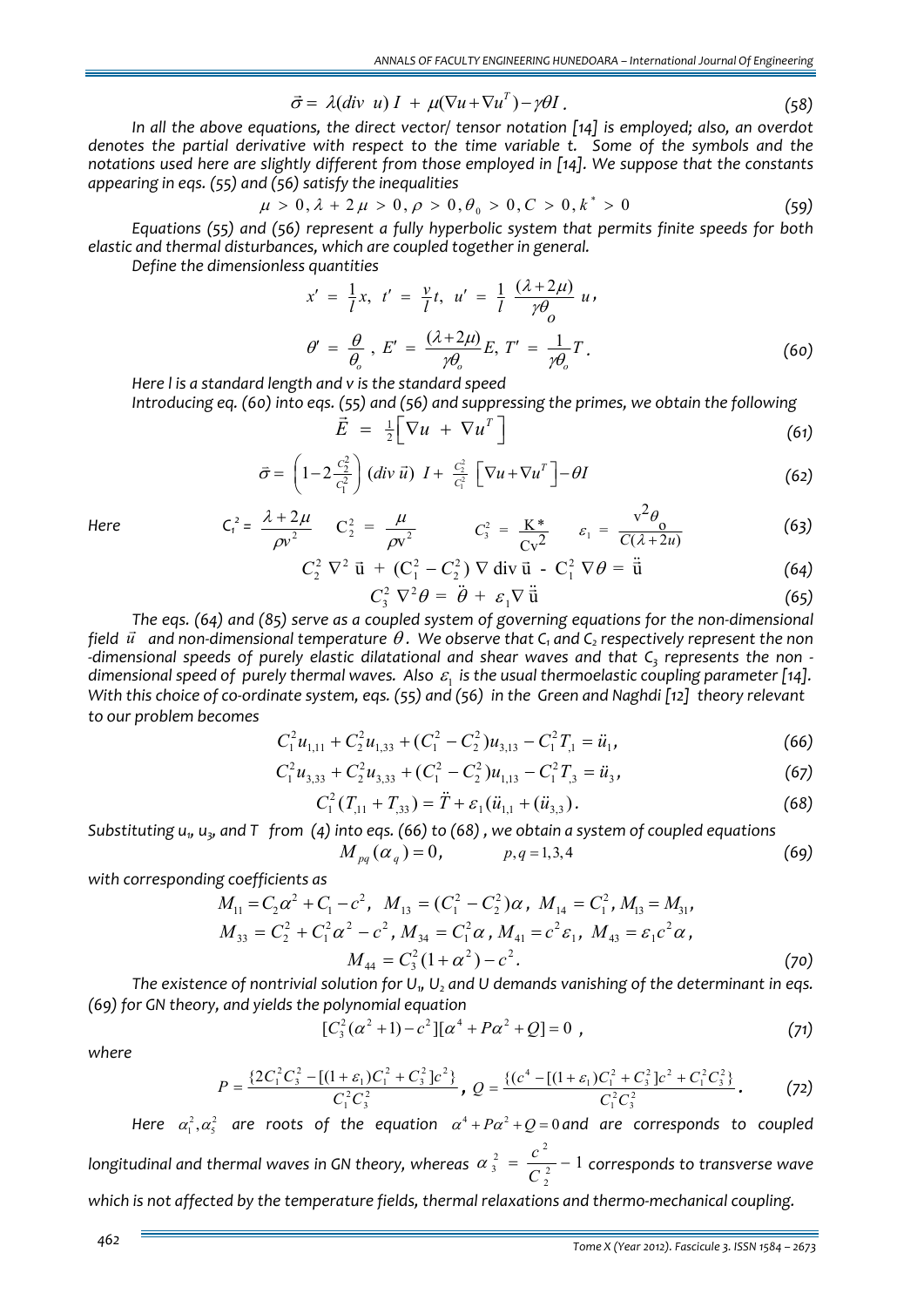*Solving eq. (69) for the six roots of* <sup>α</sup> *and using superposition results in the following formal solution relating the displacements, temperature, thermal stresses and temperature gradient in the context of thermoelasticity without energy dissipation to its wave amplitudes, we get the following relations corresponding to eqs. (10) to (12) of Section 3 as:* 

$$
r_{1(1)} = \frac{C_2^2}{C_1^2} \left( \frac{c^2}{C_2^2} - 2 \right), \quad r_{3(3)} = -2 \frac{C_2^2}{C_1^2}, \quad r_{1(5)} = r_{1(1)}, \quad r_{1(1)} = 2 \frac{C_2^2}{C_1^2} \alpha_1, \quad r_{1(3)} = \frac{C_2^2}{C_1^2} \frac{[\alpha_3^2 - 1]}{\alpha_3}, \quad r_{1(5)} = 2 \frac{C_2^2}{C_1^2} \alpha_2,
$$
\n
$$
\Omega_1 = \alpha_1 \Theta_1, \quad \Theta_3 = 0, \quad \Omega_5 = \alpha_2 \Theta_5
$$
\n
$$
\Theta_q = \frac{c^2 \varepsilon_1 [(1 + \alpha_q^2) C_2^2 - c^2]}{[C_1^2 \varepsilon_1 c^2 - \{C_3^2 (1 + \alpha_q^2) - c^2\} \{ (C_1^2 - C_3^2) \}]}, \quad q = 1, 5
$$
\n
$$
\overline{\sigma}_{33} = \frac{\sigma_{33}}{i \xi}, \quad \overline{\sigma}_{13} = \frac{\sigma_{13}}{i \xi}, \quad \overline{T}' = \frac{T'}{i \xi}.
$$
\n
$$
E_q = e^{i \xi \alpha_q z}, \quad E = e^{i \xi (x - ct)}, \quad q = 1, 2, \dots 6
$$
\n(73)

The various parameters  $\alpha_1$ ,  $\alpha_2$ ,  $\alpha_3$ ,  $\Omega_0$ ,  $\Omega_2$ ,  $r_{1(i)}$  and  $r_{3(i)}$ ,  $j = 1,3,5$  etc. are then specialized in the *context of thermoelasticity without energy dissipation to obtain the results corresponds to (26) and then to (31) and (32).* 

*Further, introducing the appropriate stress free and constrained boundary conditions on the corresponding stresses and temperature gradient relevant to our problem, in this theory, and* proceeding as in the previous section, we obtained the relations, which are of the same form as  $(42)$  and *(51) (of Section 3) in the theory of thermoelasticity without energy dissipation.*

 *In order to have surface wave in the context of linear theory of thermoelasticity without energy dissipation, proceeding on the same lines as in previous section and on simplification, we obtained*

$$
(1 - \alpha_3^2)^2 \Big[ \alpha_1^2 + \alpha_5^2 + \alpha_1 \alpha_5 + 1 - \frac{c^2}{C_1^2} \Big] + 4 \alpha_1 \alpha_5 \alpha_3 (\alpha_1 + \alpha_5) = 0 , \qquad (74)
$$

*and* when  $\varepsilon_1 = 0$ , (74) reduces to,

$$
\left(2 - \frac{c^2}{C_2^2}\right)^2 = 16\left(1 - \frac{c^2}{C_2^2}\right)\left(1 - \frac{c^2}{C_1^2}\right). \tag{75}
$$

Here eqs. (74) and (75) are in GN theory, corresponds to the eqs. (52) and (53) of LS theory. *NUMERICAL RESULTS AND DISCUSSION*

*In this section, firstly, we found that characteristic eqs. (42)and (51) after lengthy calculations and reductions decoupled into symmetric and antisymmetric modes respectively.* 

$$
\det(\Lambda'_{s}) = \det(\Lambda'_{1s}) \det(\Lambda'_{2s}) = \sum_{k=1,3,5} (-1)^{(\frac{k+3}{2})} r'_{33(k)} G'_{k} \tan^{\pi}(\gamma \alpha_{k}) = 0 , \qquad (76)
$$

where  $\gamma = \frac{5}{2}$  $\gamma = \frac{\zeta d}{2}$ 

*and* 

$$
G'_{1} = \begin{vmatrix} r'_{13(3)} & r'_{13(5)} \\ \Theta'_{3} & \Theta'_{5} \end{vmatrix}, G'_{3} = \begin{vmatrix} r'_{13(1)} & r'_{13(5)} \\ \Theta'_{1} & \Theta'_{5} \end{vmatrix}, G'_{5} = \begin{vmatrix} r'_{13(1)} & r'_{13(3)} \\ \Theta'_{1} & \Theta'_{3} \end{vmatrix}
$$
(77)

*of vibrations in both LS and GN theories of generalized thermoelasticity which are period equation.* 

Numerical calculations are then carried out to present phase and group velocities, (c and 
$$
U = c + \xi \frac{dc}{d\xi}
$$
, respectively) dispersion curves Vs wave number, assuming the thickness of the plate,

when the plate is free of stress. Dispersion curves for the first four symmetric and anti-symmetric modes are shown in Figure 1. and Figure 2. for LS theory and Figure 3. and Figure 4. for GN theory. The *material chosen for this purpose of numerical evaluation is aluminum. The physical data for such materials is given as follows:*

*Young's modulus = 70 Gpa, Poisson ratio = 0.3, density= 2675 kg/m<sup>3</sup>*

*Specific heat =921 J/kg<sup>o</sup> C, thermal conductivity = 204 W / m<sup>o</sup> C,* 

*Expansion coefficient* =  $23\mu \varepsilon$ /<sup>o</sup>C.

*In Figure 1(a), the first mode of symmetric vibration, the phase velocity decreases monotonically* with increasing values of wave number from  $c_p$  (plate velocity) at  $\xi = o$  to  $c_R$  (Rayleigh surface wave speed) at  $\xi = \infty$ . The group velocity has the same asymptotic limits but has a minimum. In the first mode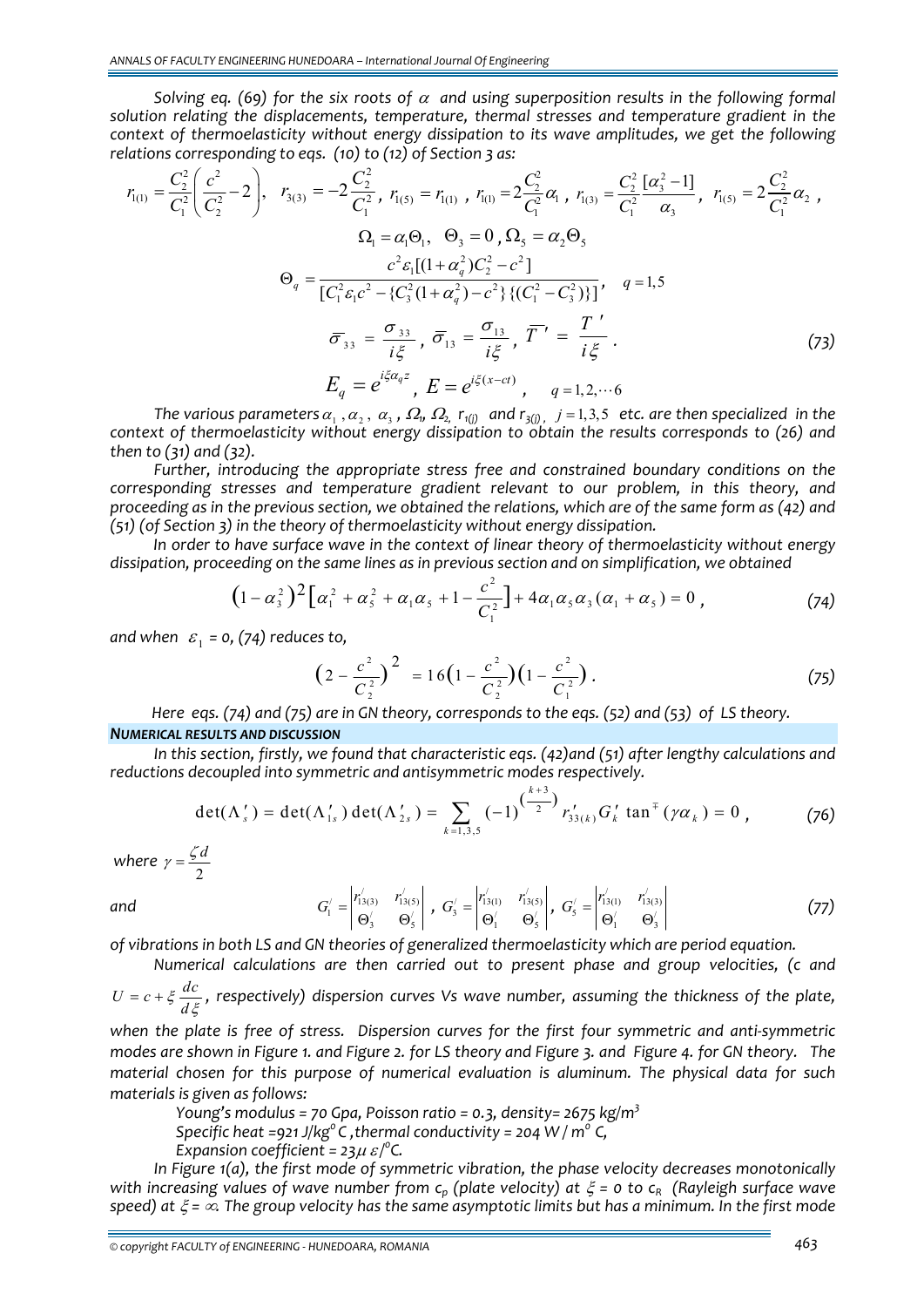*antisymmetric vibration Figure 2(a), the phase velocity increases monotonically with increasing wave* number values  $\xi$  from c = 0 at  $\xi$  = 0 to c = c<sub>R</sub> at  $\xi = \infty$ . As  $\xi \to 0$ , U  $\to 0$ , which is characteristic of flexural waves, and as  $\xi \to \infty$ ,  $c \to U \to c_R$  in the plate. The maximum value of group velocity is equal to horizontal velocity of SV waves in the plate. The results obtained for flexural mode (first mode) are in agreement with the corresponding results obtained by Ewing et. al. [16] (in Fig. 6-18) in the classical case.



*Figure 1. Dispersion curves in LS theory of generalized theories of thermoelasticity for symmetric modes* In Fig. 1(b), the second mode, the phase velocity is higher than the horizontal velocity of SV waves in the plate. Again as  $c \to \infty$ ,  $U \to o$  as  $\xi \to o$  and as  $\xi \to \infty$ ,  $c \to U \to$  horizontal velocity of SV waves in *the plate. Both the maximum and minimum values of group velocity are associated with this mode at intermediate wave numbers. Similar relations between phase and group velocity for higher modes are* demonstrated in the dispersion curves in Figure  $1(c)$ , Figure  $1(d)$  and Figure  $2(c)$ , Figure  $2(d)$ . The turning of the phase and group velocity curves for fourth mode (antisymmetric), Figure 2(d) approach the c-axis at low wave number, at such a large values that these are multiplied by 10<sup>3</sup> to see them on the figures.



*Figure 2. Dispersion curves in LS theory of generalized theories of thermoelasticity for antisymmetric modes*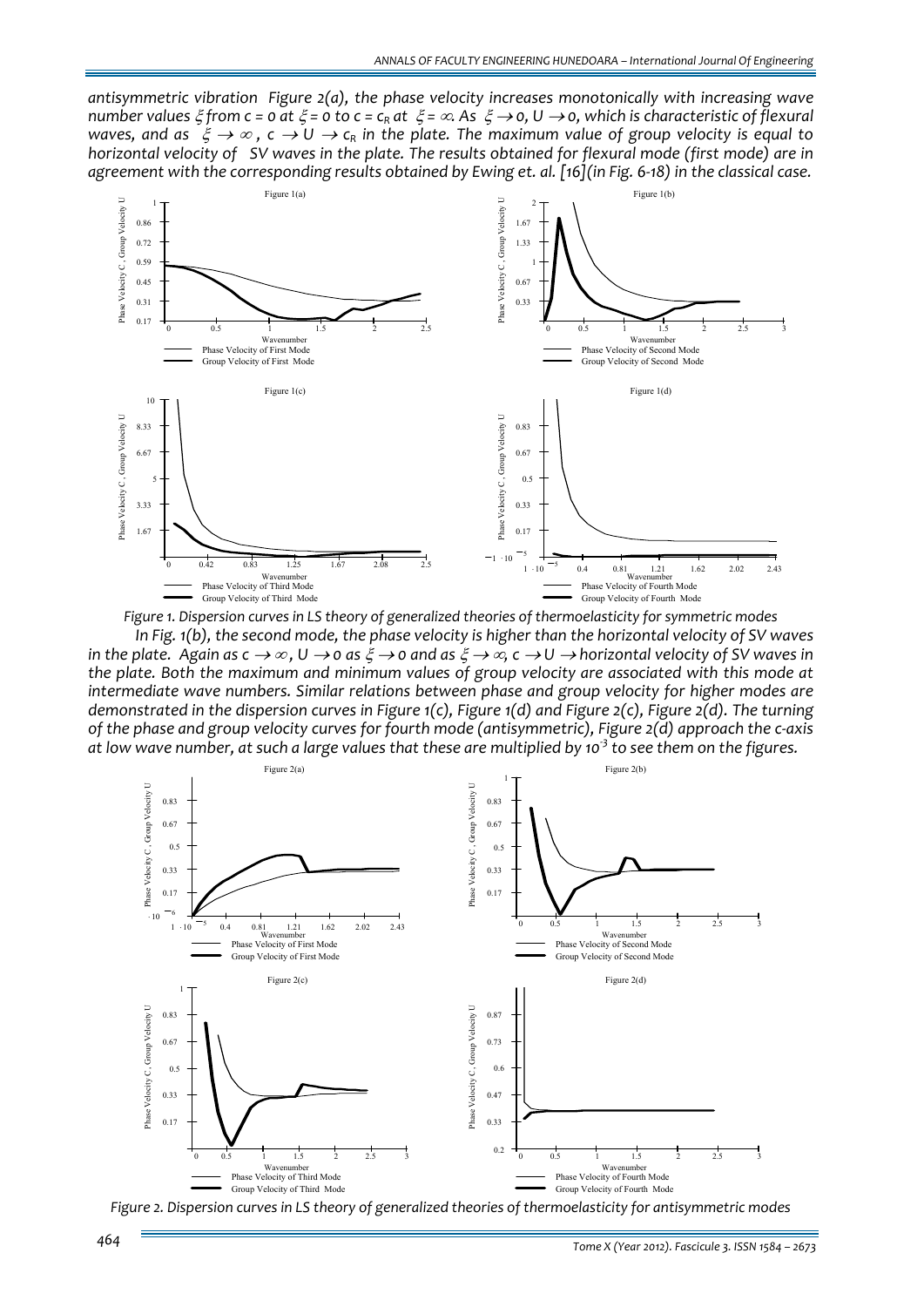



*Figure 3. Dispersion curves in GN theory of generalized theories of thermoelasticity for symmetric modes*

*Dispersion curves for antisymmetric and symmetric modes in GN theory of generalized* thermoelasticity, for aluminum material plate are shown in Figure 3 and Figure 4. It has been found from these Figure  $3(c)$ , Figure  $4(c)$  and Figure  $4(c)$ , Figure  $4(d)$  that phase velocity is equal to group *velocity i.e., c = U for second and third modes (antisymmetric), third and fourth modes (symmetric), and hence these modes are non‐dispersive in the GN theory.*



*Figure 4. Dispersion curves in GN theory of generalized theories of thermoelasticity for antisymmetric modes In the GN theory, Figure 1 and Figure 2, shows that there exist symmetric and antisymmetric modes of coupled (thermal and elastic waves modes) waves, without any attenuation. The fact that,*